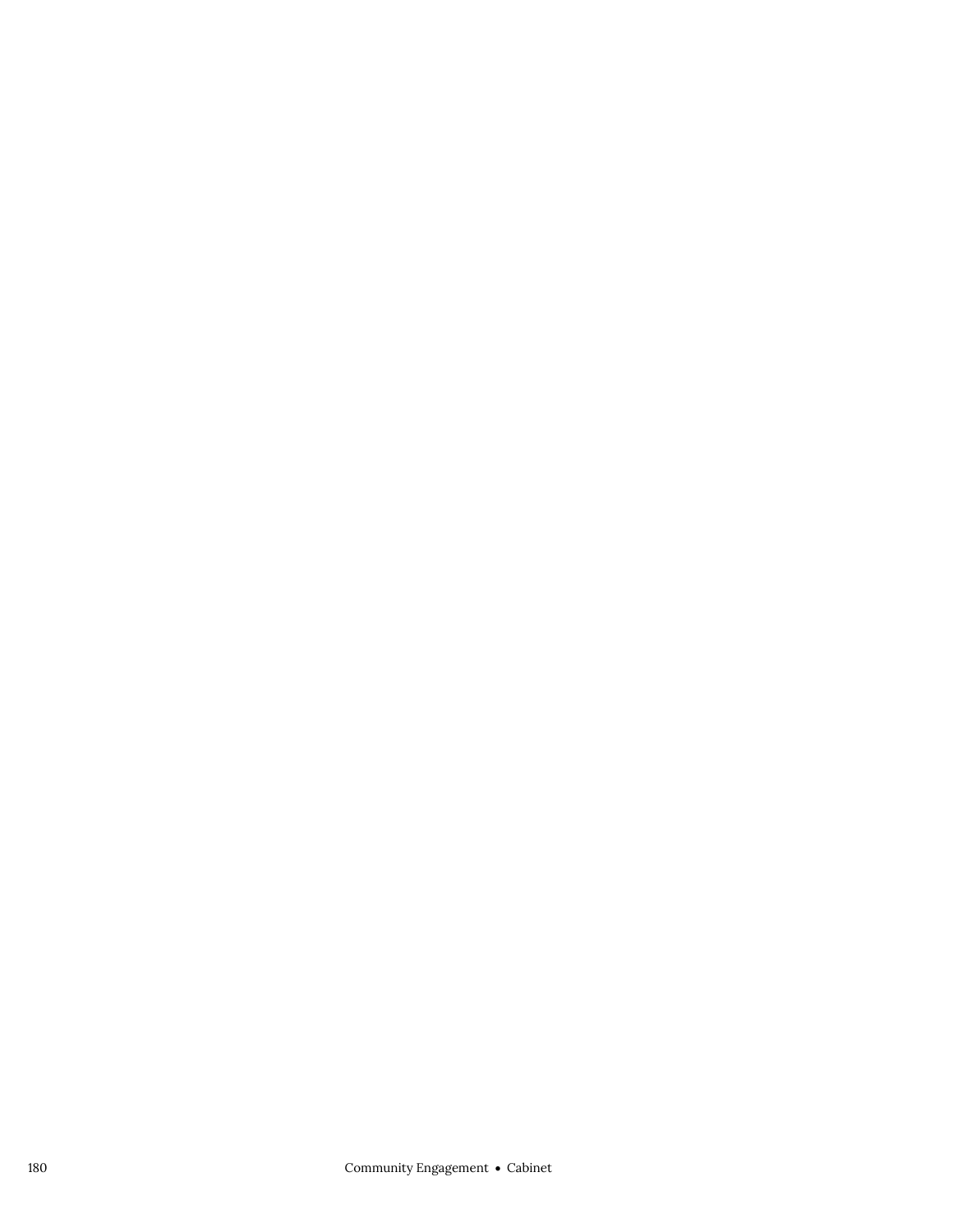# <span id="page-2-0"></span>Community Engagement

### **Brianna Millor,** *Chief of Community Engagement*

#### **Cabinet Mission**

The Community Engagement Cabinet seeks to improve the delivery of City Services as well as create opportunities for all Boston Residents to participate in local government.

| <b>Operating Budget</b>            |                       | <b>Total Actual '20</b> |              | Total Actual '21 Total Approp '22 Total Budget '23 |           |
|------------------------------------|-----------------------|-------------------------|--------------|----------------------------------------------------|-----------|
|                                    | Neighborhood Services | 3,692,527               | 4,020,543    | 4,129,023                                          | 4,370,346 |
|                                    | Total                 | 3,692,527               | 4,020,543    | 4,129,023                                          | 4,370,346 |
|                                    |                       |                         |              |                                                    |           |
|                                    |                       |                         |              |                                                    |           |
| <b>External Funds Expenditures</b> |                       | <b>Total Actual '20</b> |              | Total Actual '21 Total Approp '22 Total Budget '23 |           |
|                                    | Neighborhood Services | 4,335                   | $\mathbf{0}$ | 30,000                                             | 30,000    |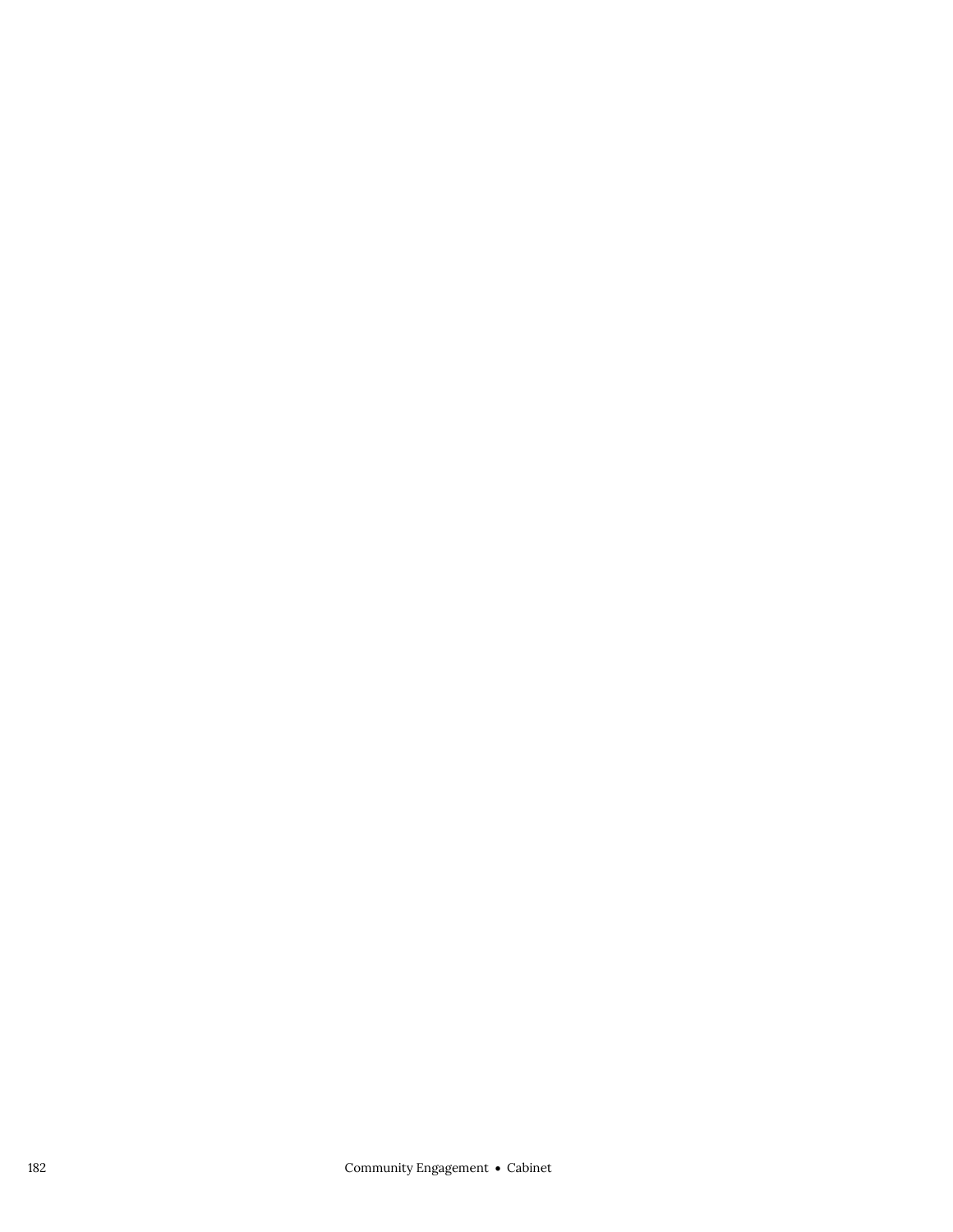# Neighborhood Services Operating Budget

### **Brianna Millor,** *Chief of Community Engagement,* **Appropriation 412000**

#### **Department Mission**

Neighborhood Services

The Mayor's Office of Neighborhood Services (ONS) encourages, facilitates and maximizes citizen input and participation in all aspects of government through service requests, neighborhood meetings, mailings, and emergency responses. Also included in ONS is the Mobile City Hall to Go truck that visits Boston's neighborhoods offering a select menu of services directly to constituents. The Boston 311 Program provides a wide-ranging information and referral function as well as coordinates emergency response after business hours. The program also responds to citizens' requests for service through direct interaction with City departments.

### <span id="page-4-0"></span>**Selected Performance Goals**

#### **Neighborhood Services**

- Increase public access to city services.
- **Boston 311**
- Maintain a high level of constituent service.

| <b>Operating Budget</b>      | Program Name               | <b>Total Actual '20</b> |                   | Total Actual '21 Total Approp '22 | <b>Total Budget '23</b> |
|------------------------------|----------------------------|-------------------------|-------------------|-----------------------------------|-------------------------|
|                              | Administration             | 684,969                 | 723,198           | 838,169                           | 979,120                 |
|                              | Neighborhood Services      | 1,298,844               | 1,293,588         | 1,541,094                         | 1,552,080               |
|                              | Office of Civic Organizing | 77,322                  | 111,903           | 106,977                           | 76,540                  |
|                              | Boston 311                 | 1,631,392               | 1,891,854         | 1,642,783                         | 1,762,606               |
|                              | Total                      | 3,692,527               | 4,020,543         | 4,129,023                         | 4,370,346               |
|                              |                            |                         |                   |                                   |                         |
| <b>External Funds Budget</b> | <b>Fund Name</b>           | <b>Total Actual '20</b> |                   | Total Actual '21 Total Approp '22 | <b>Total Budget '23</b> |
|                              | Make Boston Shine Trust    | 4,335                   | $\mathbf{0}$      | 30,000                            | 30,000                  |
|                              | Total                      | 4,335                   | $\bf{0}$          | 30,000                            | 30,000                  |
|                              |                            |                         |                   |                                   |                         |
| <b>Operating Budget</b>      |                            | Actual '20              | <b>Actual</b> '21 | Approp '22                        | <b>Budget '23</b>       |
|                              | Personnel Services         | 3,160,022               | 3,486,200         | 3,942,462                         | 4,288,561               |
|                              | Non Personnel              | 532,505                 | 534,343           | 186,561                           | 81,785                  |
|                              | Total                      |                         |                   |                                   |                         |
|                              |                            | 3,692,527               | 4,020,543         | 4,129,023                         | 4,370,346               |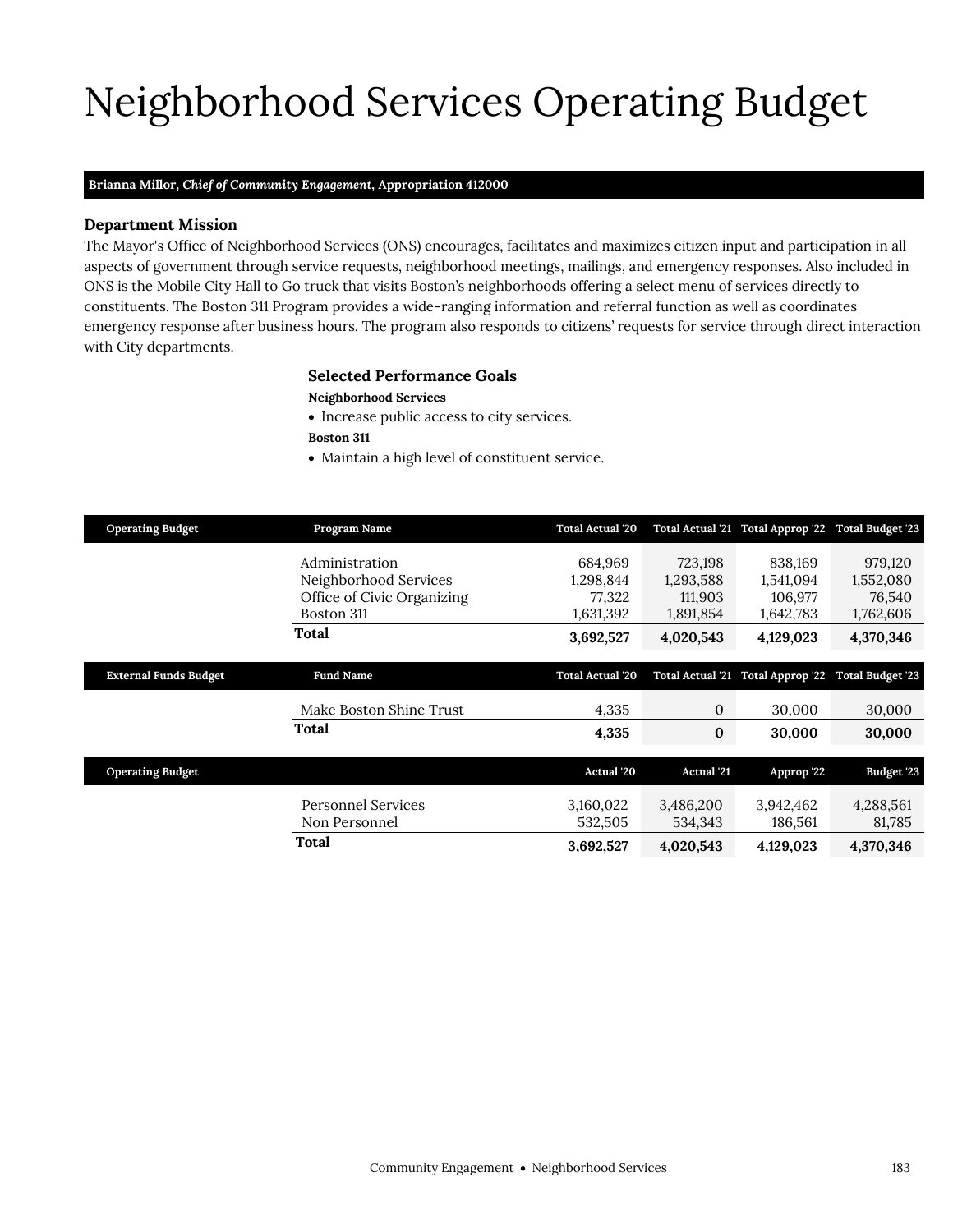## Neighborhood Services Operating Budget



#### **Description of Services**

The Office of Neighborhood Services invites community involvement in municipal government across the wide spectrum of its programs. Neighborhood Services provides a forum for both groups and individuals to express concerns, request services, and extend opinions, while serving to disseminate information and facilitate delivery of City services. The Boston 311 Program provides a wideranging information and referral function as well as coordinates emergency response after business hours. The program also responds to citizens' requests for service through direct interaction with City departments.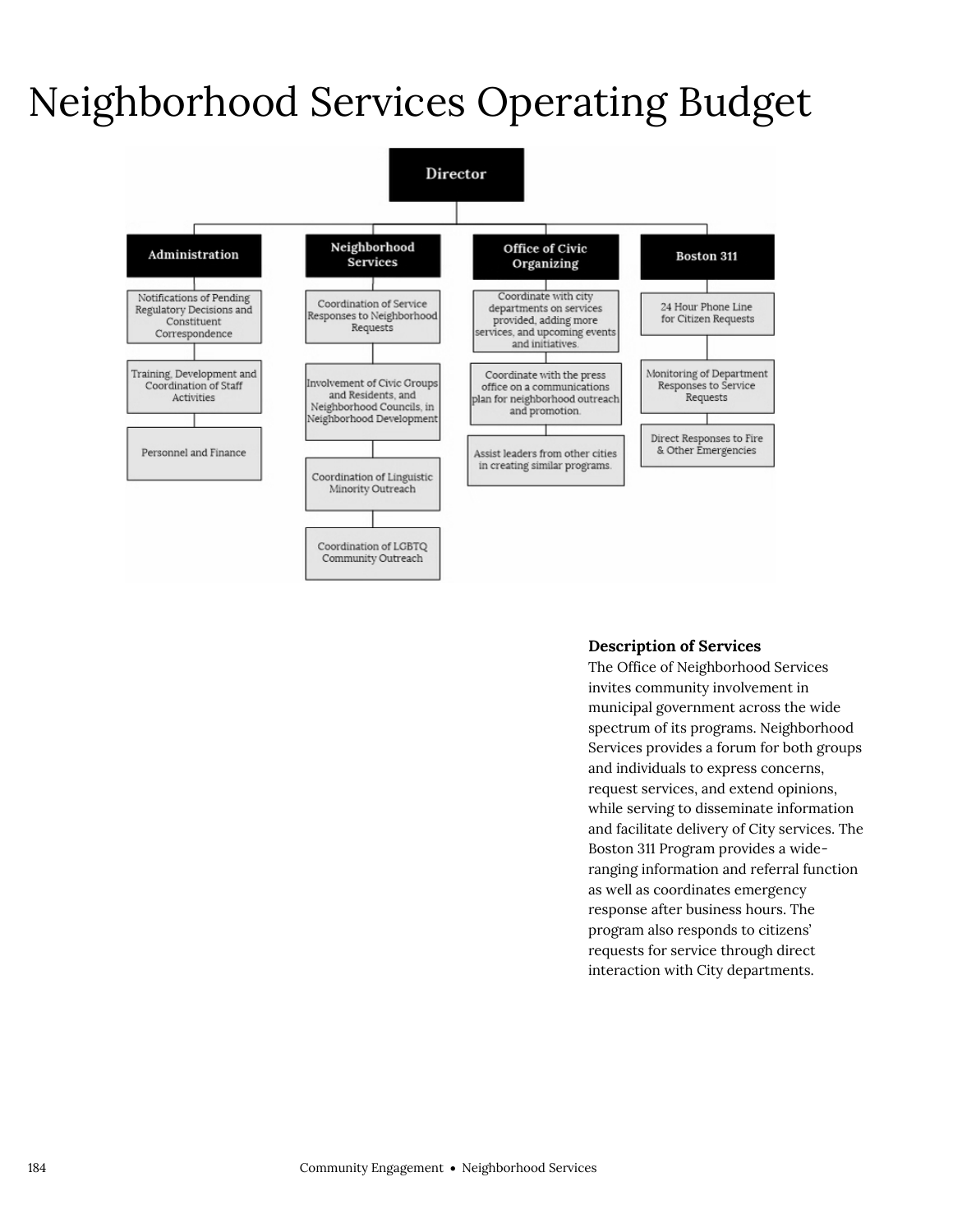# Department History

| <b>Personnel Services</b>                                           | FY20 Expenditure             | FY21 Expenditure          | <b>FY22 Appropriation</b>       | <b>FY23 Recommended</b>   | Inc/Dec $22$ vs $23$          |
|---------------------------------------------------------------------|------------------------------|---------------------------|---------------------------------|---------------------------|-------------------------------|
| 51000 Permanent Employees                                           | 2,971,803                    | 3,368,638                 | 3,861,262                       | 4,217,361                 | 356,099                       |
| 51100 Emergency Employees<br>51200 Overtime                         | 42,442<br>145,777            | 23,922<br>93,640          | 41,200<br>40,000                | 31,200<br>40,000          | $-10,000$<br>$\boldsymbol{0}$ |
| 51600 Unemployment Compensation                                     | 0                            | 0                         | 0                               | 0                         | $\mathbf{0}$                  |
| 51700 Workers' Compensation<br><b>Total Personnel Services</b>      | $\mathbf{0}$<br>3,160,022    | $\mathbf{0}$<br>3,486,200 | $\mathbf{0}$<br>3,942,462       | $\mathbf{0}$<br>4,288,561 | $\Omega$<br>346,099           |
| <b>Contractual Services</b>                                         | FY20 Expenditure             | FY21 Expenditure          | <b>FY22 Appropriation</b>       | FY23 Recommended          | Inc/Dec 22 vs 23              |
|                                                                     |                              |                           |                                 |                           |                               |
| 52100 Communications<br>52200 Utilities                             | 44,830<br>0                  | 42,165<br>0               | 45,000<br>0                     | 45,000<br>0               | 0<br>$\mathbf{0}$             |
| 52400 Snow Removal                                                  | 0                            | $\mathbf{0}$              | 0                               | 0                         | $\Omega$                      |
| 52500 Garbage/Waste Removal<br>52600 Repairs Buildings & Structures | 0<br>$\mathbf{0}$            | 0<br>0                    | 0<br>$\mathbf{0}$               | 0<br>0                    | $\mathbf{0}$<br>$\mathbf{0}$  |
| 52700 Repairs & Service of Equipment                                | 10,577                       | 23,156                    | 1,000                           | 1,000                     | $\mathbf{0}$                  |
| 52800 Transportation of Persons<br>52900 Contracted Services        | 3,638<br>453,866             | $-1,435$<br>442,445       | $\Omega$<br>118,390             | $\Omega$<br>18,390        | 0<br>$-100,000$               |
| <b>Total Contractual Services</b>                                   | 512,911                      | 506,331                   | 164,390                         | 64,390                    | $-100,000$                    |
| <b>Supplies &amp; Materials</b>                                     | FY20 Expenditure             | FY21 Expenditure          | <b>FY22 Appropriation</b>       | FY23 Recommended          | Inc/Dec 22 vs 23              |
| 53000 Auto Energy Supplies                                          | 450                          | 232                       | 450                             | 408                       | -42                           |
| 53200 Food Supplies<br>53400 Custodial Supplies                     | 855<br>$\mathbf 0$           | $\mathbf{0}$<br>0         | $\mathbf 0$<br>$\boldsymbol{0}$ | 0<br>0                    | $\mathbf{0}$<br>$\mathbf{0}$  |
| 53500 Med, Dental, & Hosp Supply                                    | $\mathbf{0}$                 | $\mathbf{0}$              | $\Omega$                        | 0                         | $\mathbf 0$                   |
| 53600 Office Supplies and Materials<br>53700 Clothing Allowance     | 7,574<br>$\mathbf 0$         | 3,755<br>0                | 7,281<br>$\mathbf{0}$           | 7,281<br>$\mathbf{0}$     | $\mathbf{0}$<br>$\mathbf{0}$  |
|                                                                     |                              |                           |                                 |                           |                               |
| 53800 Educational Supplies & Mat                                    | $\mathbf{0}$                 | $\mathbf{0}$              | $\Omega$                        | $\Omega$                  | $\mathbf{0}$                  |
| 53900 Misc Supplies & Materials                                     | 729                          | 727                       | 6,000                           | 6,500                     | 500                           |
| <b>Total Supplies &amp; Materials</b>                               | 9,608                        | 4,714                     | 13,731                          | 14,189                    | 458                           |
| <b>Current Chgs &amp; Oblig</b>                                     | FY20 Expenditure             | FY21 Expenditure          | FY22 Appropriation              | FY23 Recommended          | Inc/Dec 22 vs 23              |
| 54300 Workers' Comp Medical                                         | $\boldsymbol{0}$             | 0                         | $\mathbf{0}$                    | 0                         | 0                             |
| 54400 Legal Liabilities<br>54500 Aid To Veterans                    | $\mathbf{0}$<br>0            | $\mathbf{0}$<br>0         | $\mathbf{0}$<br>0               | 0<br>0                    | $\mathbf{0}$<br>$\mathbf{0}$  |
| 54600 Current Charges H&I                                           | $\mathbf{0}$                 | $\mathbf 0$               | $\mathbf{0}$                    | 0                         | $\mathbf{0}$                  |
| 54700 Indemnification<br>54800 Reserve Account                      | $\mathbf{0}$<br>$\mathbf{0}$ | $\mathbf{0}$<br>$\Omega$  | $\mathbf{0}$<br>$\overline{0}$  | $\mathbf{0}$<br>$\Omega$  | $\mathbf{0}$<br>$\Omega$      |
| 54900 Other Current Charges                                         | 8,440                        | 20,028                    | 8,440                           | 3,206                     | $-5,234$                      |
| Total Current Chgs & Oblig                                          | 8,440                        | 20,028                    | 8,440                           | 3,206                     | $-5,234$                      |
| Equipment                                                           | FY20 Expenditure             | FY21 Expenditure          | <b>FY22 Appropriation</b>       | FY23 Recommended          | Inc/Dec 22 vs 23              |
| 55000 Automotive Equipment<br>55400 Lease/Purchase                  | $\mathbf{0}$<br>$\mathbf 0$  | $\mathbf 0$<br>0          | $\mathbf{0}$<br>0               | $\mathbf{0}$<br>0         | $\mathbf{0}$<br>0             |
| 55600 Office Furniture & Equipment                                  | $\mathbf{0}$                 | $\Omega$                  | 0                               | $\mathbf{0}$              | 0                             |
| 55900 Misc Equipment<br><b>Total Equipment</b>                      | 1,546<br>1,546               | 3,270<br>3,270            | 0<br>0                          | 0<br>0                    | 0<br>0                        |
| Other                                                               | FY20 Expenditure             | FY21 Expenditure          | <b>FY22 Appropriation</b>       | FY23 Recommended          | Inc/Dec 22 vs 23              |
|                                                                     |                              |                           | 0                               | 0                         | 0                             |
| 56200 Special Appropriation<br>57200 Structures & Improvements      | 0<br>$\mathbf{0}$            | 0<br>$\mathbf 0$          | $\mathbf{0}$                    | 0                         | 0                             |
| 58000 Land & Non-Structure                                          | 0                            | 0                         | 0                               | 0                         | 0                             |
| <b>Total Other</b>                                                  | 0                            | 0                         | 0                               | 0                         | $\Omega$                      |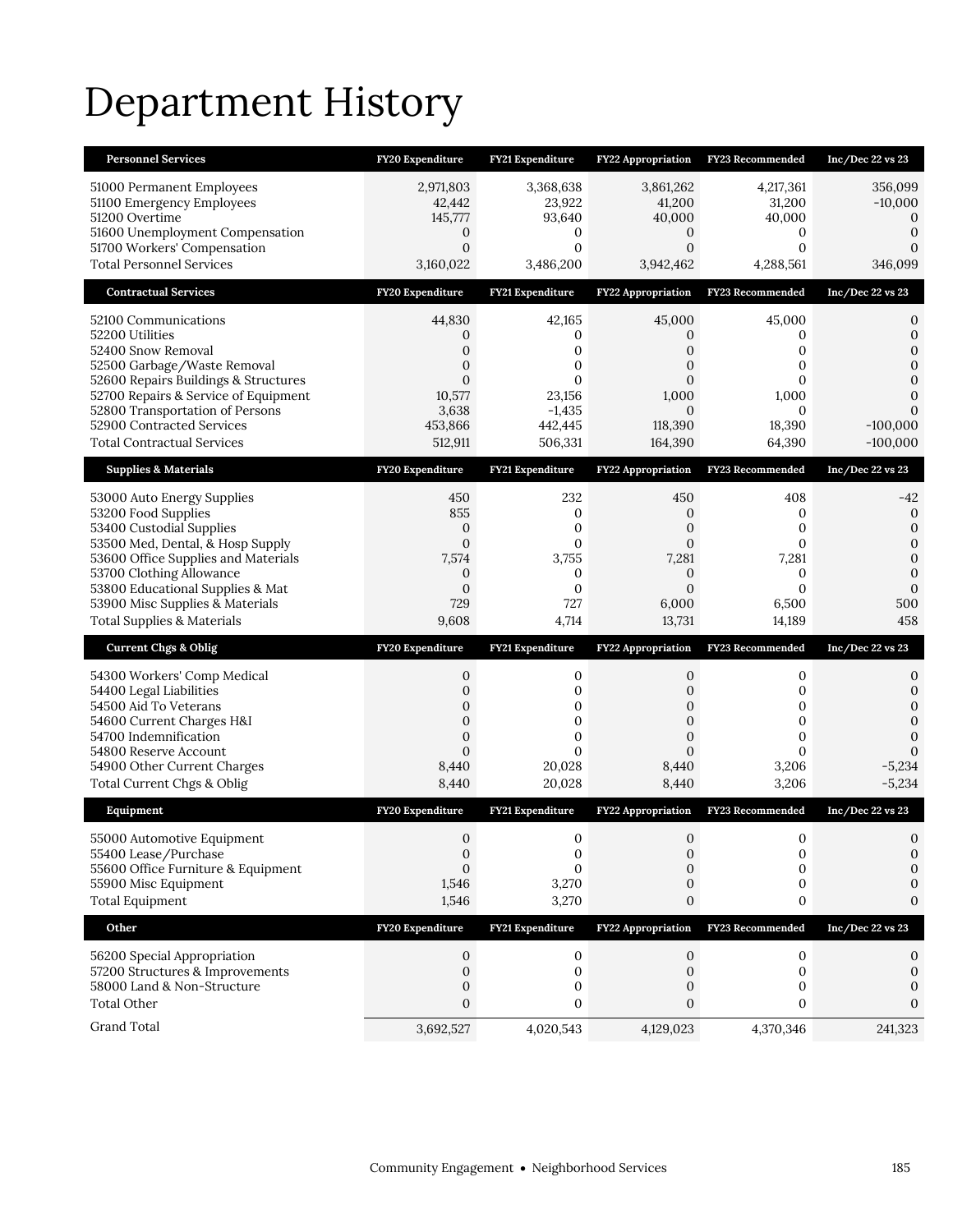## Department Personnel

| Title                     | Union<br>Code | Grade | Position | <b>FY23 Salary</b> | Title                     | Union<br>Code | Grade | Position | <b>FY23 Salary</b> |
|---------------------------|---------------|-------|----------|--------------------|---------------------------|---------------|-------|----------|--------------------|
|                           |               |       |          |                    |                           |               |       |          |                    |
| Admin Asst                | <b>MYG</b>    | 16    | 1.00     | 51,402             | Special Asst II           | <b>MYO</b>    | 11    | 1.00     | 98,439             |
| Chief of Civic Engagement | <b>CDH</b>    | NG    | 1.00     | 149,963            | St Asst I                 | <b>MYO</b>    | 04    | 2.00     | 102,472            |
| Coordinator (NSD)         | <b>MYO</b>    | 07    | 21.00    | 1,297,850          | Staff Aide                | <b>MYN</b>    | NG.   | 3.00     | 83,950             |
| Director of Policy        | <b>MYO</b>    | 12    | 2.00     | 197,895            | Staff Assist I            | <b>MYO</b>    | 04    | 17.00    | 818,792            |
| <b>Exec Director</b>      | <b>CDH</b>    | NG    | 1.00     | 105,000            | Staff Assistant I         | <b>MYO</b>    | 05    | 1.00     | 56,062             |
| Executive Asst            | <b>MYO</b>    | 08    | 1.00     | 84,970             | Staff Assistant II        | <b>MYO</b>    | 06    | 3.00     | 185,996            |
| Spec Asst                 | <b>MYN</b>    | NG    | 1.00     | 126,045            | <b>Staff Asst IV</b>      | <b>MYO</b>    | 09    | 2.00     | 182,750            |
|                           |               |       |          |                    | Staff Assistant           | <b>MYO</b>    | 04    | 4.00     | 177,989            |
|                           |               |       |          |                    | Total                     |               |       | 61       | 3,719,575          |
|                           |               |       |          |                    | Adjustments               |               |       |          |                    |
|                           |               |       |          |                    | Differential Payments     |               |       |          | $\mathbf{0}$       |
|                           |               |       |          |                    | Other                     |               |       |          | 601,229            |
|                           |               |       |          |                    | Chargebacks               |               |       |          | $\mathbf{0}$       |
|                           |               |       |          |                    | Salary Savings            |               |       |          | $-103,444$         |
|                           |               |       |          |                    | <b>FY23 Total Request</b> |               |       |          | 4,217,360          |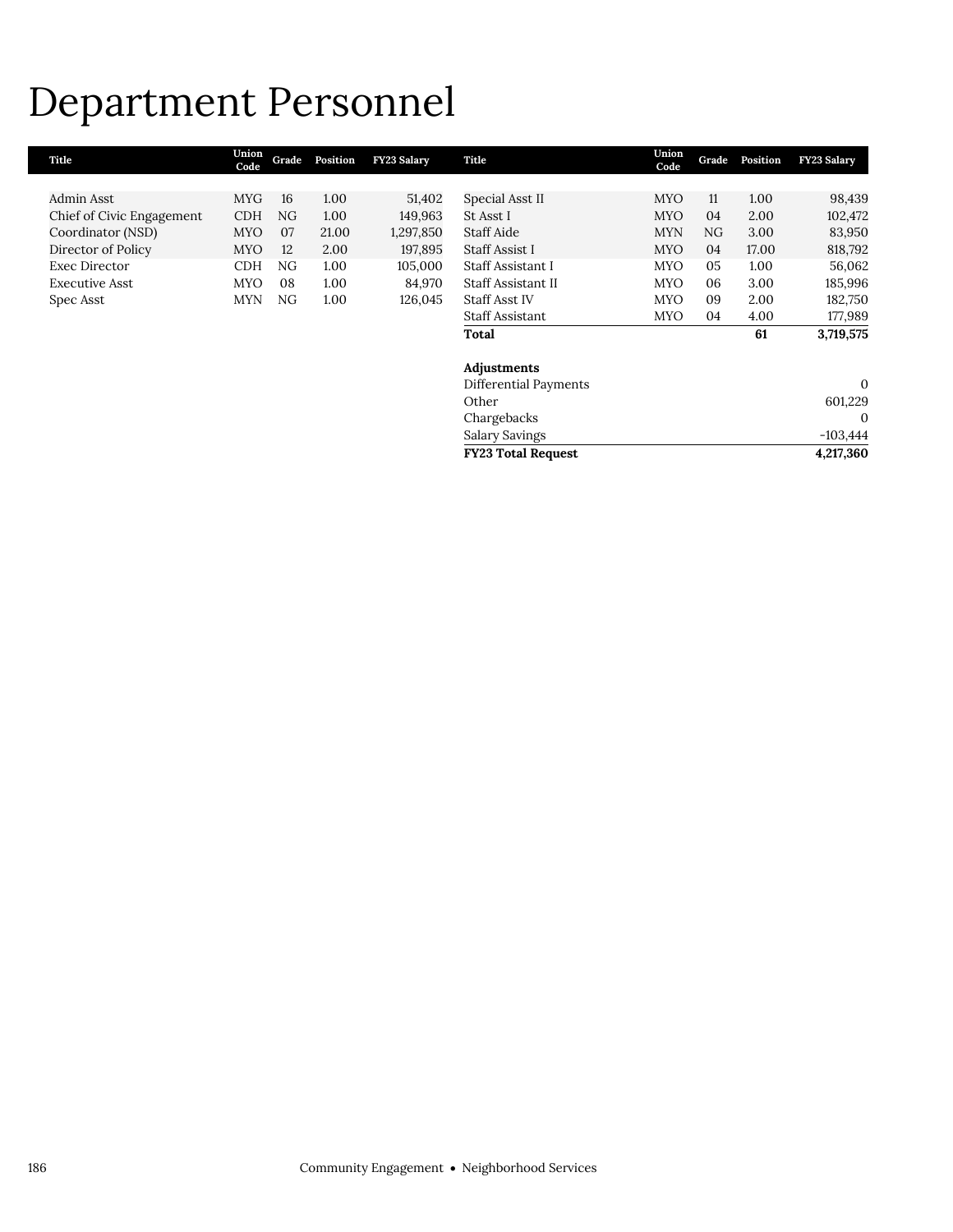# External Funds History

| <b>Personnel Services</b>                                                                                                                                                                                                                                                                                 | FY20 Expenditure                                                                                                                  | FY21 Expenditure                                                        | FY22 Appropriation                                                                                   | FY23 Recommended                                           | Inc/Dec 22 vs 23                                                                                        |
|-----------------------------------------------------------------------------------------------------------------------------------------------------------------------------------------------------------------------------------------------------------------------------------------------------------|-----------------------------------------------------------------------------------------------------------------------------------|-------------------------------------------------------------------------|------------------------------------------------------------------------------------------------------|------------------------------------------------------------|---------------------------------------------------------------------------------------------------------|
| 51000 Permanent Employees<br>51100 Emergency Employees<br>51200 Overtime<br>51300 Part Time Employees<br>51400 Health Insurance<br>51500 Pension & Annuity<br>51600 Unemployment Compensation<br>51700 Workers' Compensation<br>51800 Indirect Costs<br>51900 Medicare<br><b>Total Personnel Services</b> | $\mathbf{0}$<br>$\mathbf{0}$<br>$\mathbf 0$<br>$\mathbf{0}$<br>0<br>$\mathbf{0}$<br>$\overline{0}$<br>0<br>$\mathbf{0}$<br>0<br>0 | 0<br>$\mathbf 0$<br>0<br>0<br>0<br>0<br>$\mathbf 0$<br>0<br>0<br>0<br>0 | 0<br>0<br>$\mathbf 0$<br>0<br>0<br>0<br>$\mathbf{0}$<br>0<br>$\mathbf{0}$<br>0<br>$\mathbf{0}$       | 0<br>0<br>0<br>0<br>0<br>0<br>0<br>0<br>0<br>0<br>0        | 0<br>0<br>$\mathbf 0$<br>$\mathbf{0}$<br>0<br>0<br>$\mathbf{0}$<br>$\overline{0}$<br>0<br>0<br>$\Omega$ |
| <b>Contractual Services</b>                                                                                                                                                                                                                                                                               | FY20 Expenditure                                                                                                                  | FY21 Expenditure                                                        | FY22 Appropriation                                                                                   | <b>FY23 Recommended</b>                                    | Inc/Dec 22 vs 23                                                                                        |
| 52100 Communications<br>52200 Utilities<br>52400 Snow Removal<br>52500 Garbage/Waste Removal<br>52600 Repairs Buildings & Structures<br>52700 Repairs & Service of Equipment<br>52800 Transportation of Persons<br>52900 Contracted Services<br><b>Total Contractual Services</b>                         | 0<br>$\mathbf 0$<br>0<br>$\mathbf{0}$<br>$\overline{0}$<br>0<br>$\mathbf{0}$<br>4,335<br>4,335                                    | 0<br>$\mathbf 0$<br>0<br>0<br>0<br>0<br>$\mathbf 0$<br>0<br>0           | 0<br>$\mathbf 0$<br>0<br>$\mathbf 0$<br>$\mathbf{0}$<br>$\mathbf{0}$<br>$\Omega$<br>30,000<br>30,000 | 0<br>0<br>0<br>0<br>0<br>0<br>$\Omega$<br>30,000<br>30,000 | 0<br>0<br>$\mathbf{0}$<br>$\mathbf{0}$<br>$\mathbf{0}$<br>$\mathbf{0}$<br>0<br>0<br>$\mathbf{0}$        |
| <b>Supplies &amp; Materials</b>                                                                                                                                                                                                                                                                           | FY20 Expenditure                                                                                                                  | FY21 Expenditure                                                        | FY22 Appropriation                                                                                   | FY23 Recommended                                           | Inc/Dec 22 vs 23                                                                                        |
| 53000 Auto Energy Supplies<br>53200 Food Supplies<br>53400 Custodial Supplies<br>53500 Med, Dental, & Hosp Supply<br>53600 Office Supplies and Materials<br>53700 Clothing Allowance<br>53800 Educational Supplies & Mat<br>53900 Misc Supplies & Materials<br><b>Total Supplies &amp; Materials</b>      | 0<br>$\mathbf{0}$<br>0<br>$\mathbf 0$<br>$\mathbf{0}$<br>$\mathbf 0$<br>0<br>$\mathbf{0}$<br>$\overline{0}$                       | 0<br>$\mathbf 0$<br>0<br>$\mathbf 0$<br>0<br>0<br>0<br>$\mathbf 0$<br>0 | 0<br>$\mathbf{0}$<br>0<br>$\mathbf 0$<br>$\mathbf{0}$<br>0<br>0<br>$\mathbf 0$<br>$\overline{0}$     | 0<br>0<br>0<br>0<br>0<br>0<br>0<br>0<br>0                  | 0<br>0<br>0<br>$\mathbf{0}$<br>$\mathbf{0}$<br>$\mathbf{0}$<br>0<br>$\mathbf{0}$<br>$\Omega$            |
| <b>Current Chgs &amp; Oblig</b>                                                                                                                                                                                                                                                                           | FY20 Expenditure                                                                                                                  | FY21 Expenditure                                                        |                                                                                                      | FY22 Appropriation FY23 Recommended                        | Inc/Dec 22 vs 23                                                                                        |
| 54300 Workers' Comp Medical<br>54400 Legal Liabilities<br>54600 Current Charges H&I<br>54700 Indemnification<br>54800 Reserve Account<br>54900 Other Current Charges<br>Total Current Chgs & Oblig                                                                                                        | 0<br>0<br>0<br>0<br>$\mathbf{0}$<br>0<br>$\boldsymbol{0}$                                                                         | 0<br>0<br>0<br>0<br>0<br>0<br>0                                         | 0<br>0<br>0<br>0<br>$\mathbf{0}$<br>0<br>0                                                           | 0<br>0<br>0<br>0<br>0<br>0                                 | 0<br>0<br>0<br>0<br>0<br>$\mathbf{0}$                                                                   |
| Equipment                                                                                                                                                                                                                                                                                                 | FY20 Expenditure                                                                                                                  | FY21 Expenditure                                                        | <b>FY22 Appropriation</b>                                                                            | <b>FY23 Recommended</b>                                    | Inc/Dec 22 vs 23                                                                                        |
| 55000 Automotive Equipment<br>55400 Lease/Purchase<br>55600 Office Furniture & Equipment<br>55900 Misc Equipment<br><b>Total Equipment</b>                                                                                                                                                                | 0<br>$\mathbf 0$<br>$\mathbf{0}$<br>0<br>0                                                                                        | $\mathbf 0$<br>0<br>0<br>0<br>0                                         | $\mathbf 0$<br>0<br>0<br>0<br>0                                                                      | 0<br>$\mathbf{0}$<br>0<br>0<br>0                           | 0<br>$\boldsymbol{0}$<br>0<br>0<br>0                                                                    |
| Other                                                                                                                                                                                                                                                                                                     | FY20 Expenditure                                                                                                                  | FY21 Expenditure                                                        | FY22 Appropriation                                                                                   | FY23 Recommended                                           | Inc/Dec 22 vs 23                                                                                        |
| 56200 Special Appropriation<br>57200 Structures & Improvements<br>58000 Land & Non-Structure<br><b>Total Other</b>                                                                                                                                                                                        | 0<br>$\boldsymbol{0}$<br>0<br>$\mathbf{0}$                                                                                        | 0<br>$\boldsymbol{0}$<br>0<br>0                                         | 0<br>$\boldsymbol{0}$<br>0<br>0                                                                      | $\mathbf 0$<br>0<br>0<br>0                                 | 0<br>$\mathbf 0$<br>0<br>0                                                                              |
| Grand Total                                                                                                                                                                                                                                                                                               | 4,335                                                                                                                             | $\mathbf 0$                                                             | 30,000                                                                                               | 30,000                                                     | 0                                                                                                       |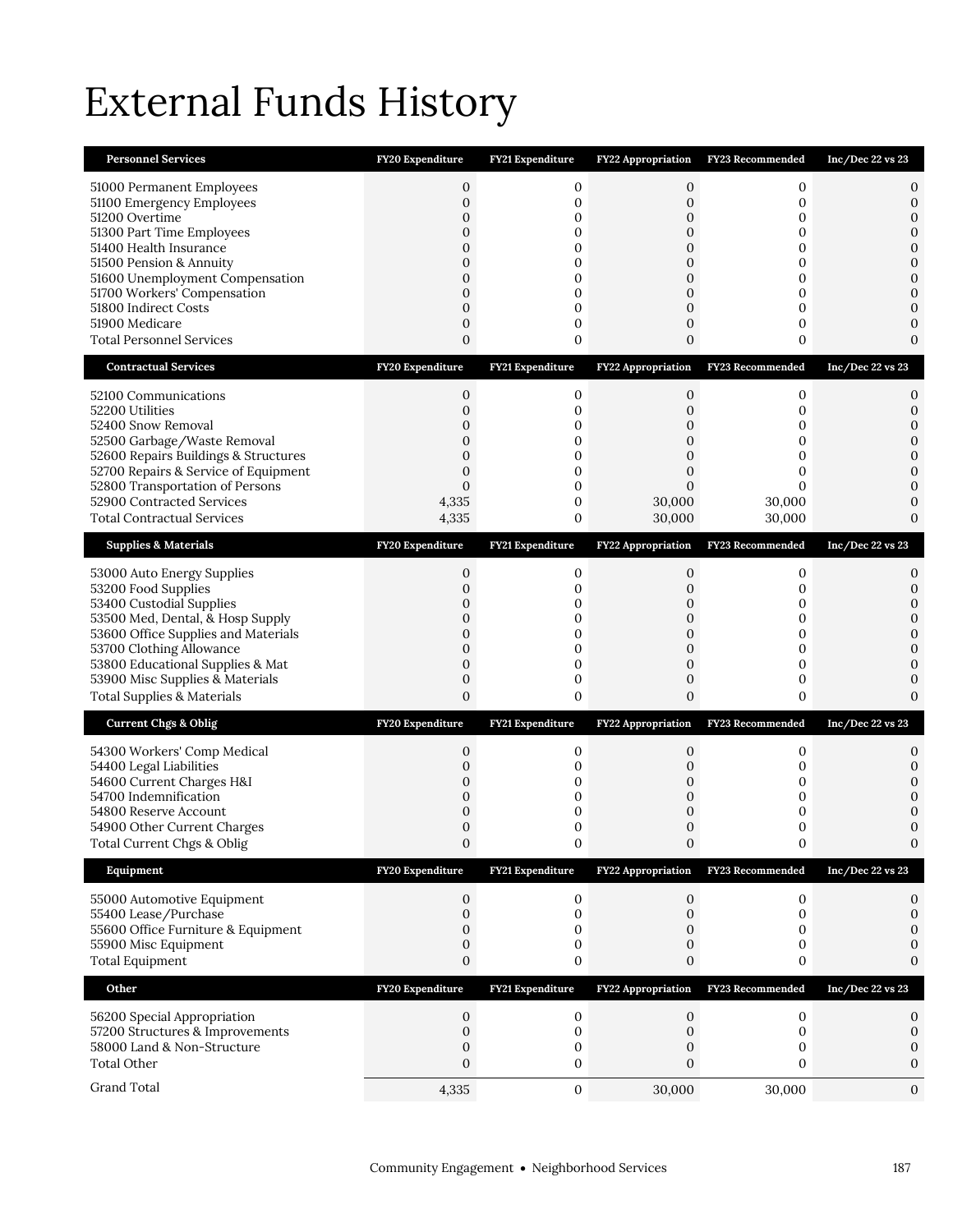## <span id="page-9-0"></span>Program 1. Administration

### **Brianna Millor,** *Manager,* **Organization 412100**

#### **Program Description**

The Administration Program notifies local groups, community leaders, media and elected officials of pending regulatory decisions, available City services, programs and meetings on a timely basis. Program staff also facilitate the training, development and coordination of departmental activities.

| <b>Operating Budget</b>             | <b>Actual</b> '20  | <b>Actual</b> '21 | Approp '22        | Budget '23        |
|-------------------------------------|--------------------|-------------------|-------------------|-------------------|
| Personnel Services<br>Non Personnel | 516.408<br>168.561 | 640.264<br>82.934 | 777.674<br>60.495 | 923.401<br>55,719 |
| Total                               | 684,969            | 723.198           | 838,169           | 979.120           |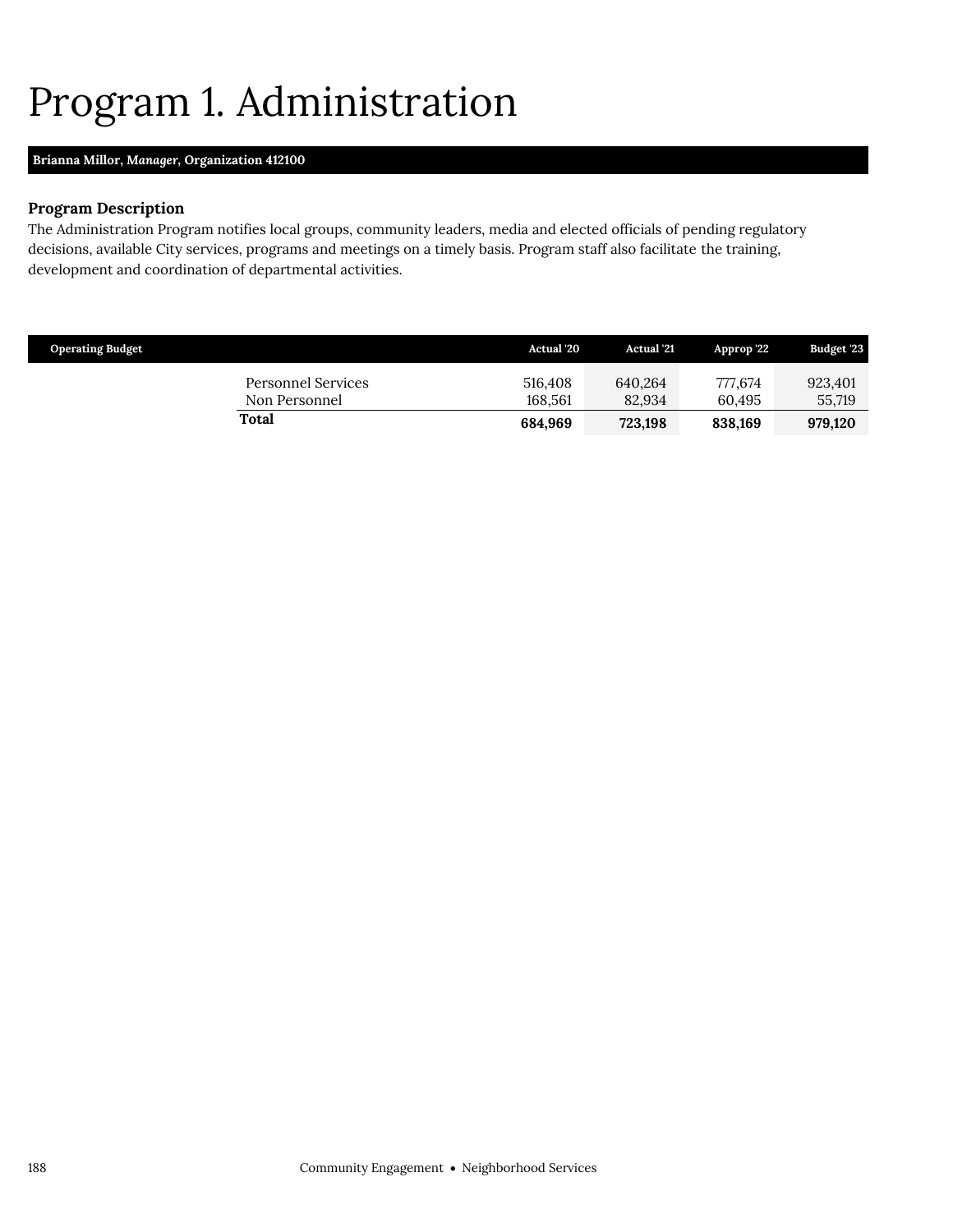# <span id="page-10-0"></span>Program 2. Neighborhood Services

### **Enrique Pepen,** *Director,* **Organization 412200**

#### **Program Description**

The Neighborhood Services Program improves interdepartmental coordination of the delivery of basic City services and promotes the involvement of neighborhood residents and civic groups in neighborhood events, activities and neighborhood development including the permitting and licensing processes. Program staff coordinates and attends neighborhood meetings, facilitates the delivery of basic services, and represents the neighborhood related to development issues and testifying at zoning and licensing hearings.

|              | <b>Operating Budget</b>                 |                                             | Actual '20         | <b>Actual</b> '21 | Approp '22           | Budget '23          |
|--------------|-----------------------------------------|---------------------------------------------|--------------------|-------------------|----------------------|---------------------|
|              |                                         | Personnel Services<br>Non Personnel         | 1,296,455<br>2,389 | 1,293,366<br>222  | 1,427,094<br>114,000 | 1,538,080<br>14,000 |
|              |                                         | <b>Total</b>                                | 1,298,844          | 1,293,588         | 1,541,094            | 1,552,080           |
| Performance  |                                         |                                             |                    |                   |                      |                     |
| <b>Goal:</b> | Increase public access to city services |                                             |                    |                   |                      |                     |
|              |                                         | <b>Performance Measures</b>                 | <b>Actual</b> '20  | <b>Actual</b> '21 | Projected '22        | Target '23          |
|              |                                         | % Increase in ENS newsletter<br>subscribers | 9%                 | 17%               | 10%                  | 10%                 |
|              |                                         | New ENS Newsletter Subscribers              | 151                | 245               | 1,100                | 1,100               |
|              |                                         |                                             |                    |                   |                      |                     |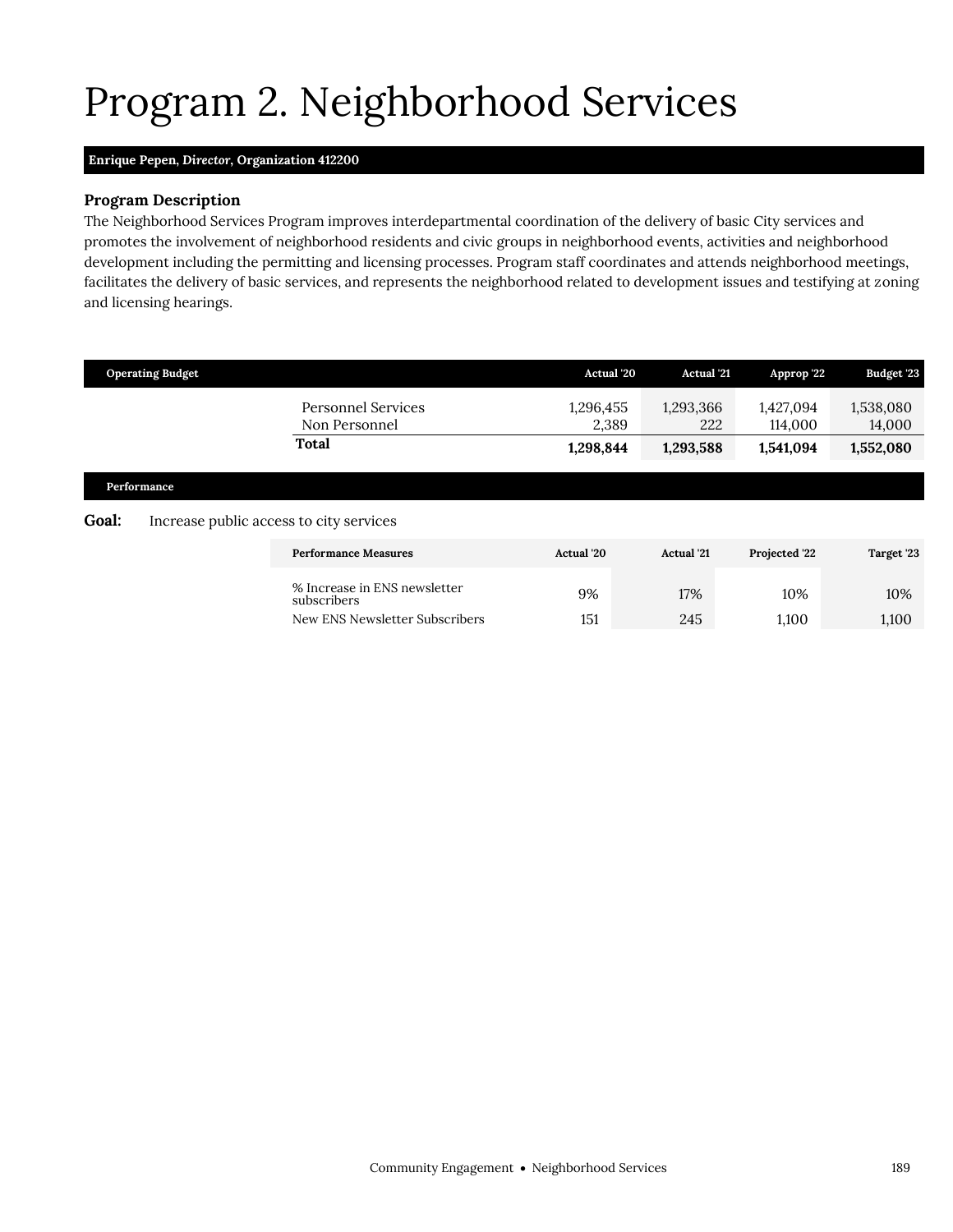# <span id="page-11-0"></span>Program 3. Office of Civic Organizing

#### **Henry Santana,** *Director,* **Organization 412300**

#### **Program Description**

The Office of Civic Organizing program combines the services previously provided by the City Hall to Go program and incorporates the Love Your Block initiative to bolster all efforts to increase civic engagement.

| <b>Operating Budget</b> |                                     | <b>Actual</b> '20 | <b>Actual</b> '21 | Approp 22        | Budget '23      |
|-------------------------|-------------------------------------|-------------------|-------------------|------------------|-----------------|
|                         | Personnel Services<br>Non Personnel | 67.435<br>9.887   | 87.221<br>24.682  | 105.387<br>1.590 | 74,950<br>1,590 |
|                         | Total                               | 77,322            | 111.903           | 106.977          | 76,540          |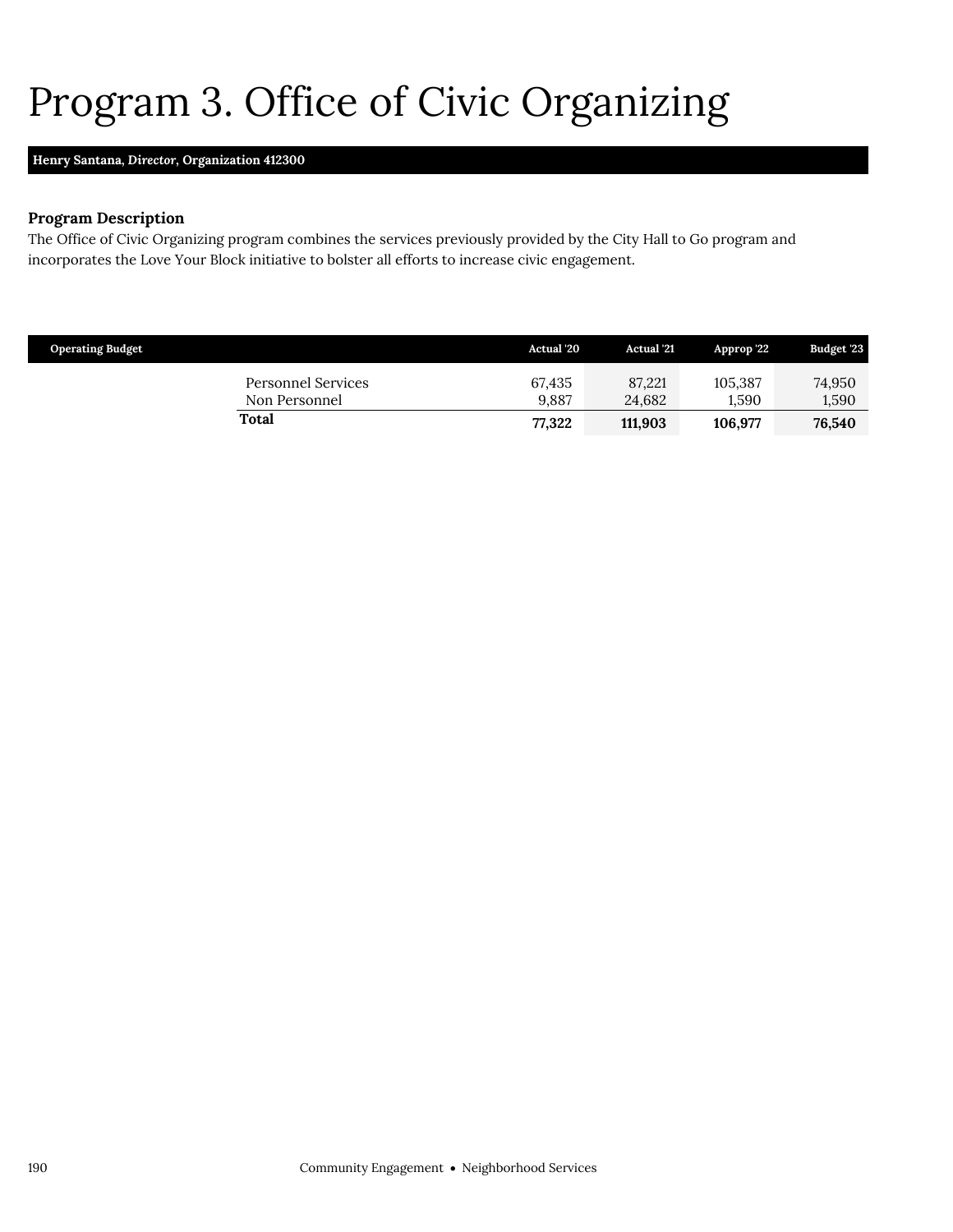## <span id="page-12-0"></span>Program 4. Boston 311

### **Rocco Corigliano,** *Manager,* **Organization 412400**

## **Program Description**

The Boston311 Program provides a wide-ranging information and referral function as well as coordinates emergency response after business hours. The program also responds to citizens' requests for service through direct interaction with City departments.

|              | <b>Operating Budget</b> |                                              | <b>Actual</b> '20    | <b>Actual</b> '21    | Approp '22          | Budget '23          |
|--------------|-------------------------|----------------------------------------------|----------------------|----------------------|---------------------|---------------------|
|              |                         | <b>Personnel Services</b><br>Non Personnel   | 1,279,724<br>351,668 | 1,465,349<br>426,505 | 1,632,307<br>10,476 | 1,752,130<br>10,476 |
|              |                         | <b>Total</b>                                 | 1,631,392            | 1,891,854            | 1,642,783           | 1,762,606           |
|              | Performance             |                                              |                      |                      |                     |                     |
| <b>Goal:</b> |                         | Maintain a high level of constituent service |                      |                      |                     |                     |
|              |                         | <b>Performance Measures</b>                  | <b>Actual</b> '20    | <b>Actual</b> '21    | Projected '22       | Target '23          |
|              |                         | % of calls answered within 30<br>seconds     | 87%                  | 85%                  | 78%                 | 85%                 |
|              |                         | Average call handle time (minutes)           | 2.1                  | 2.0                  | 2.0                 | 2                   |
|              |                         |                                              |                      |                      |                     |                     |